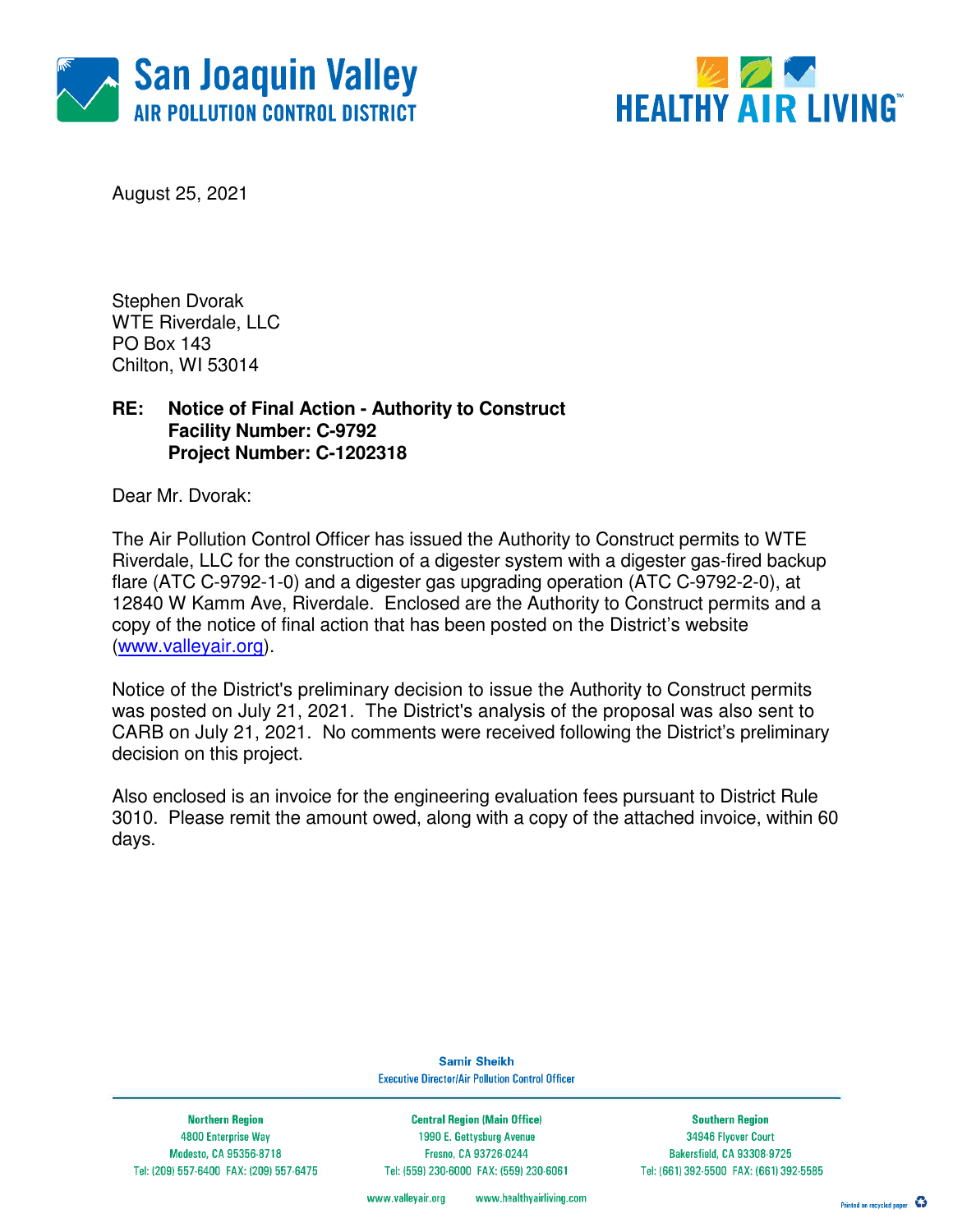Mr. Stephen Dvorak Page 2

Thank you for your cooperation in this matter. If you have any questions, please contact Mr. Nick Peirce at (209) 557-6400.

Sincerely,

Rom Kr

Brian Clements Director of Permit Services

BC:jy

**Enclosures** 

cc: Courtney Graham, CARB (w/ enclosure) via email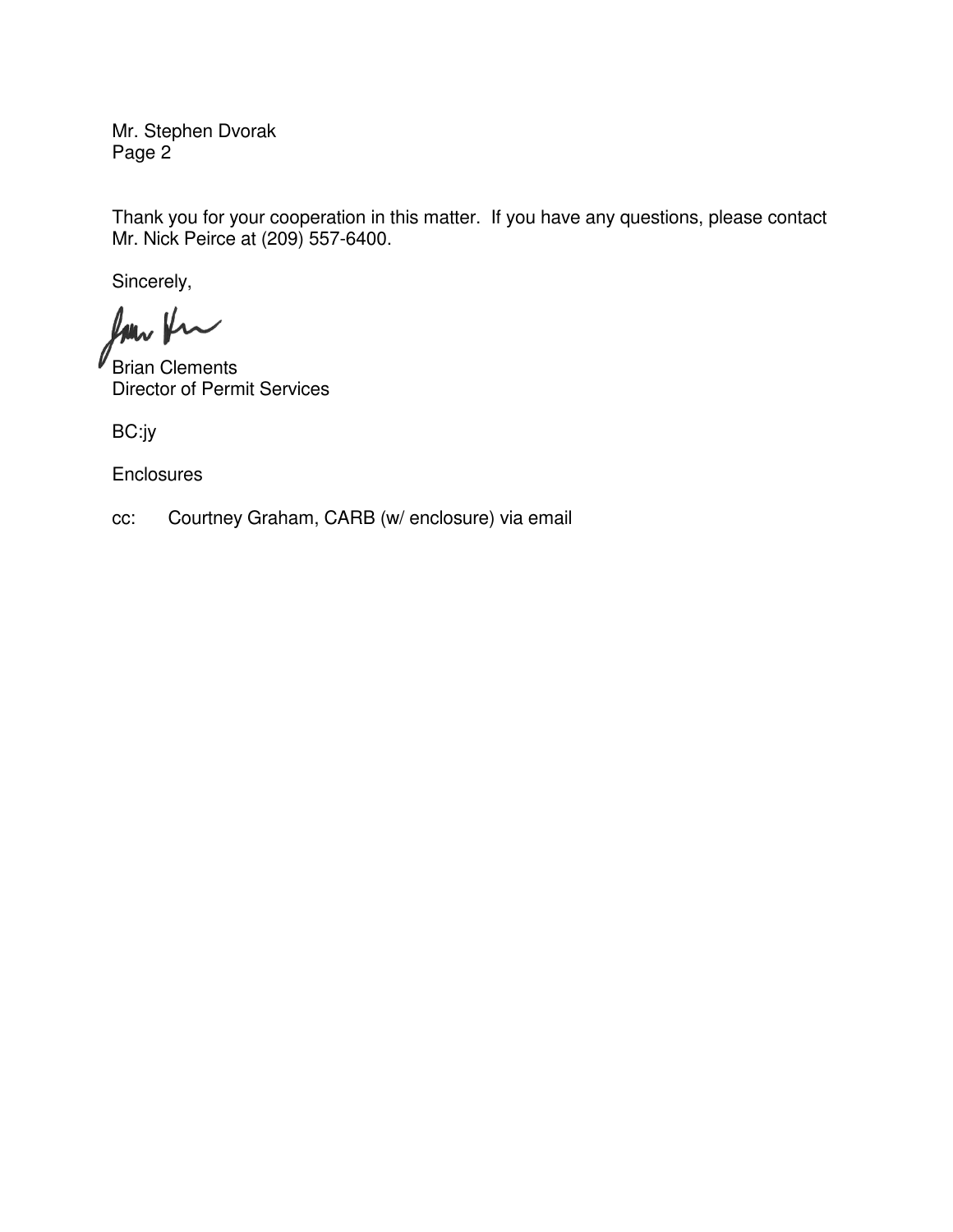



# **AUTHORITY TO CONSTRUCT**

**PERMIT NO:** C-9792-1-0 **ISSUANCE DATE:** 08/25/2021

| <b>LEGAL OWNER OR OPERATOR: WTE RIVERDALE, LLC</b> |                   |
|----------------------------------------------------|-------------------|
| <b>MAILING ADDRESS:</b>                            | PO BOX 143        |
|                                                    | CHILTON, WI 53014 |
|                                                    |                   |

**LOCATION:** 12840 W KAMM AVE RIVERDALE, CA 93656

### **EQUIPMENT DESCRIPTION:**

DVO MIXED PLUG-FLOW MESOPHILIC ANAEROBIC DIGESTER SYSTEM CONSISTING OF A RECEPTION PIT AND AN IN-GROUND CONCRETE VESSEL (260' X 144' X 16') WITH ONE 10.75 MMBTU/HR DIGESTER GAS-FIRED BACKUP FLARE, AND TWO PERMIT EXEMPT BOILERS (NATURAL GAS-FIRED, 5 MMBTU/HR OR LESS)

# **CONDITIONS**

- 1. All equipment shall be maintained in good operating condition and shall be operated in a manner to minimize emissions of air contaminants into the atmosphere. [District Rule 2201]
- 2. No air contaminant shall be released into the atmosphere which causes a public nuisance. [District Rule 4102]
- 3. No air contaminant shall be discharged into the atmosphere for a period or periods aggregating more than three minutes in any one hour which is as dark as, or darker than, Ringelmann 1 or 20% opacity. [District Rule 4101]
- 4. Particulate matter emissions shall not exceed 0.1 grains/dscf in concentration. [District Rule 4201]
- 5. The exhaust stack shall vent vertically upward. The vertical exhaust flow shall not be impeded by a rain cap (flapper ok), roof overhang, or any other obstruction. [District Rule 4102]
- 6. The sulfur content of the digester gas combusted in this flare shall not exceed 4,000 ppmv as H2S. The applicant may utilize an averaging period of up to 24 hours in length for demonstration of compliance with the fuel sulfur content limit. [District Rules 2201, 4102, and 4801]
- 7. The VOC content of the digester gas produced by the digester system shall not exceed 10% by weight. [District Rule 2201]
- 8. Only digester gas shall be combusted in the flare. [District Rule 2201]

#### CONDITIONS CONTINUE ON NEXT PAGE

**YOU MUST NOTIFY THE DISTRICT COMPLIANCE DIVISION AT (559) 230-5950 WHEN CONSTRUCTION IS COMPLETED AND PRIOR TO OPERATING THE EQUIPMENT OR MODIFICATIONS AUTHORIZED BY THIS AUTHORITY TO CONSTRUCT.** This is NOT a PERMIT TO OPERATE. Approval or denial of a PERMIT TO OPERATE will be made after an inspection to verify that the equipment has been constructed in accordance with the approved plans, specifications and conditions of this Authority to Construct, and to determine if the equipment can be operated in compliance with all Rules and Regulations of the San Joaquin Valley Unified Air Pollution Control District. Unless construction has commenced pursuant to Rule 2050, this Authority to Construct shall expire and application shall be cancelled two years from the date of issuance. The applicant is responsible for complying with all laws, ordinances and regulations of all other governmental agencies which may pertain to the above equipment.

Samir Sheikh, Executive Director / APCO

 $\sqrt{2\pi}$ 

an Clements, Director of Permit Services C-9792-1-0 : Aug 25 2021 2:39PM -- YOSHIMUJ : Joint Inspection NOT Required

Central Regional Office • 1990 E. Gettysburg Ave. • Fresno, CA 93726 • (559) 230-5900 • Fax (559) 230-6061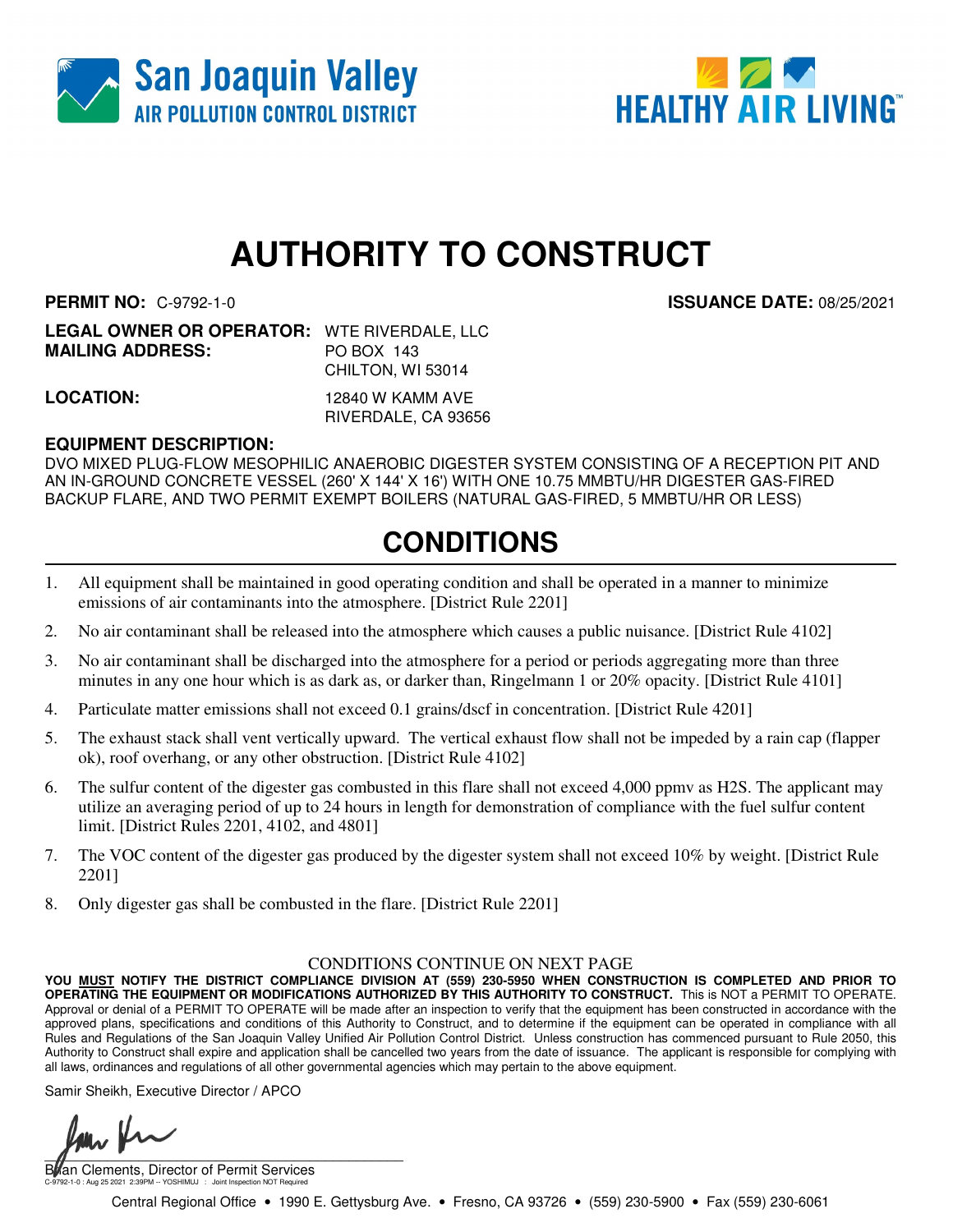- 9. The digester gas-fired backup flare shall not exceed 200 hours of operation per calendar year. [District Rules 2201, 4102, and 4311]
- 10. Emissions from the flare shall not exceed any of the following limits: 0.06 lb-NOx/MMBtu, 0.015 lb-PM10/MMBtu, 0.046 lb-CO/MMBtu, or 0.006 lb-VOC/MMBtu. [District Rule 2201]
- 11. The total heating value of the gas combusted in the flare on given day shall be calculated using the measured quantity of gas combusted and the higher heating value (HHV) determined for the gas from the nearest date(s) to the date that the flare operated. [District Rule 2201]
- 12. A flame shall be present at all times whenever combustible gases are vented through the flare. [District Rule 2201]
- 13. The flare outlet shall be equipped with an automatic ignition system, or shall operate with a pilot flame present at all times when combustible gases are vented through the flare, except during purge periods for automatic-ignition equipped flares. [District Rules 2201 and 4311]
- 14. The flare shall be equipped with an operational, non-resettable, totalizing mass or volumetric fuel flow meter or other District-approved alternative method to measure the amount of gas combusted in the flare. [District Rule 2201]
- 15. Unless the flare is equipped with a flow-sensing ignition system, the flare shall be equipped and operated with a heat sensing device such as a thermocouple, ultraviolet beam sensor, infrared sensor, or an equivalent device, capable of continuously detecting at least one pilot flame. [District Rules 2201 and 4311]
- 16. The flare shall be operated only for testing and maintenance, backup, and emergency purposes. [District Rule 2201]
- 17. Flares that use flow-sensing automatic ignition systems and which do not use a continuous flame pilot shall use purge gas for purging. [District Rules 2201 and 4311]
- 18. Open flares (air-assisted, steam-assisted, or non-assisted) in which the flare gas pressure is less than 5 psig shall be operated in such a manner that meets the provisions of 40 CFR 60.18. [District Rules 2201 and 4311]
- 19. Upon request, the operator of an open flare in which the flare gas pressure is less than 5 psig shall make available records that demonstrate compliance with the provisions of 40 CFR 60.18, (c)(3) through (c)(5). [District Rules 2201 and 4311]
- 20. The sulfur content of the digester gas combusted in this flare shall be monitored and recorded at least once every calendar quarter in which a digester gas sulfur content analysis is not performed. If quarterly monitoring shows a violation of the sulfur content limit of this permit, monthly monitoring will be required until six consecutive months of monitoring show compliance with the sulfur content limit. Once compliance with the sulfur content limit is shown for six consecutive months, then the monitoring frequency may return to quarterly. Monitoring of the sulfur content of the digester gas flared shall not be required if the flare does not operate during that period. Records of the results of monitoring of the digester gas sulfur content shall be maintained. [District Rule 2201]
- 21. Monitoring of the digester gas sulfur content shall be performed using gas detection tubes calibrated for H2S; a continuous fuel gas monitor that meets the requirements specified in SCAQMD Rule 431.1, Attachment A; Districtapproved source test methods, including EPA Method 11 and EPA Method 15, ASTM Method D1072, D4084, and D5504; District-approved in-line H2S monitors; or an alternative method approved by the District. Prior to utilization of in-line monitors to demonstrate compliance with the digester gas sulfur content limit of this permit, the permittee shall submit details of the proposed monitoring system, including the make, model, and detection limits, to the District and obtain District approval for the proposed monitor(s). [District Rule 2201]
- 22. The permittee shall determine and record the higher heating value (HHV) of the digester gas combusted in the flare at least once in each calendar quarter in which the flare operates. [District Rule 2201]
- 23. The higher heating value (HHV) of the digester gas shall be determined using ASTM D1826, ASTM 1945 in conjunction with ASTM D3588, or an alternative method approved by the District. [District Rule 2201]
- 24. Permittee shall maintain daily records of the hours the backup flare is in operation, including the date the flare was operated and the purpose of the operation (e.g. for testing and maintenance). [District Rules 1070 and 2201]
- 25. Records of the methane content and the higher heating value (HHV) in Btu/scf of the digester gas shall be maintained for each calendar quarter in which the flare operated. [District Rules 1070 and 2201]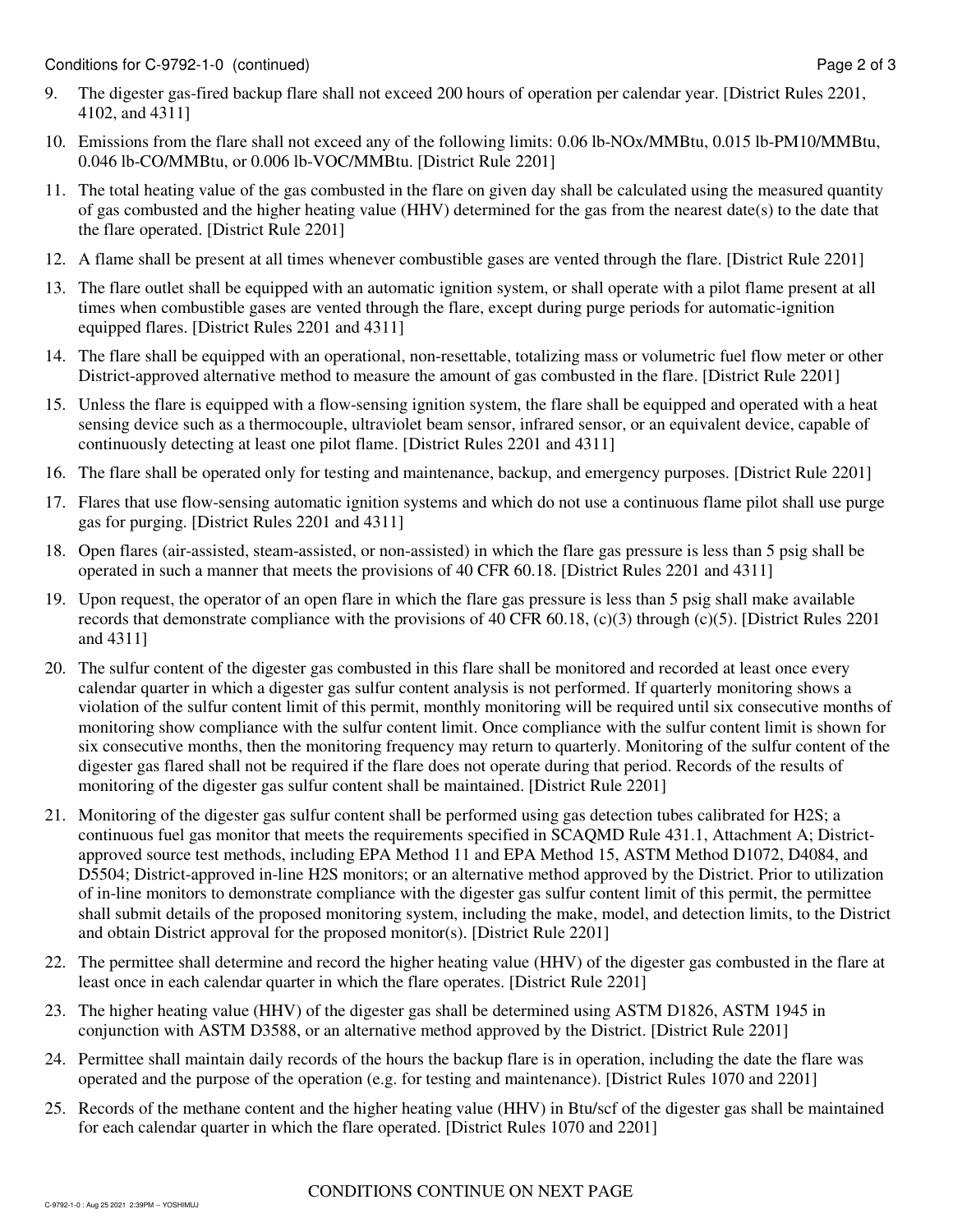- 26. Permittee shall maintain daily and annual records of the quantity of gas combusted in the flare in standard cubic feet (scf) and the total heating value of the gas combusted in MMBtu. [District Rules 1070 and 2201]
- 27. The facility shall maintain records of the amount of gas combusted annually, annual throughput, material usage, or other information necessary to demonstrate that total emissions from the facility (C-9792) are less than ten tons per year for both NOx and VOC. [District Rule 4311]
- 28. Permittee shall maintain daily and annual records of the quantity of digester gas combusted in the flare in standard cubic feet (scf). [District Rules 1070 and 2201]
- 29. All records shall be maintained and retained for a minimum of five (5) years, and shall be made available for District inspection upon request. Records may be maintained and submitted in an electronic format approved by the District. [District Rules 1070, 2201, and 4311]